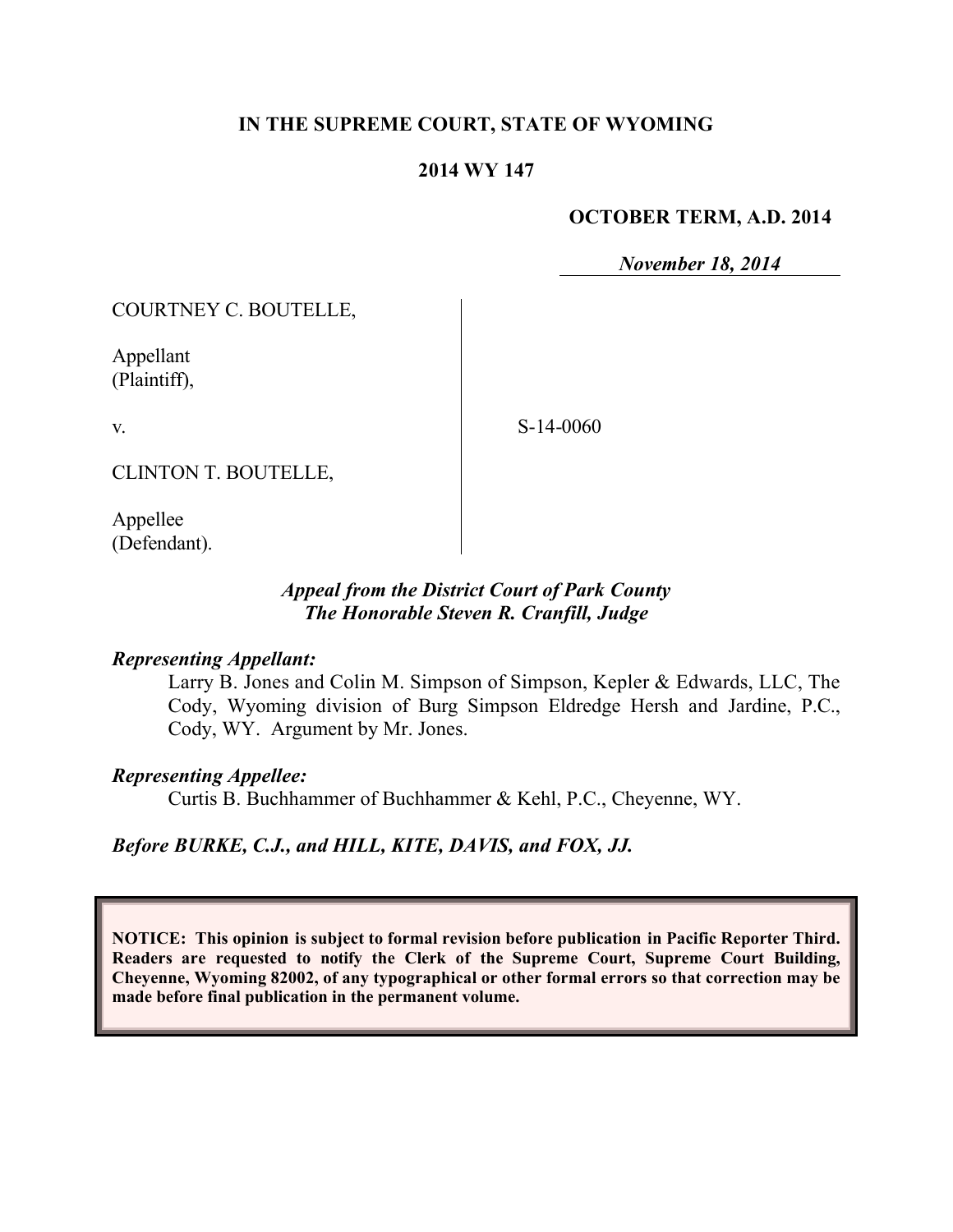### **HILL,** Justice.

[¶1] Courtney Boutelle (Sister) filed a negligence action against her brother Clinton Boutelle (Brother) in the Fifth Judicial District Court, Park County, Wyoming, for injuries sustained in a single-vehicle accident that occurred in Montana. Applying Wyoming's borrowing statute, the district court found that Sister's action was barred by Montana's three-year statute of limitations and granted Brother's motion for summary judgment. We affirm.

#### **ISSUES**

[¶2] Sister states the issues on appeal as follows:

I. In applying Wyoming's "Borrowing Statute", Wyo. Stat. Ann. § 1-3-117 (LexisNexis 2013) and holding that Montana's three-year statute of limitations for personal injuries applied in this instance, the lower court failed to correctly apply the relevant Montana case law and statutory provisions.

II. This Court should adopt an interest analysis in determining "where the cause arose," which analysis would result in a determination that it arose in Wyoming and the cause of action is timely.

## **FACTS**

[¶3] On February 28, 2009, Sister and Brother were in a single-vehicle accident. Brother was driving the vehicle and there were three passengers in addition to Sister. Brother and Sister were both residents of Cody, Wyoming at the time of the accident, which occurred on I-90 in Sweet Grass County, Montana, as the group of five was returning from a hockey game in Missoula, Montana.

[¶4] On February 27, 2013, Sister filed a Complaint against Brother in the Fifth Judicial District Court, Park County, Wyoming. Sister alleged that Brother's negligent operation of the vehicle caused the February 28, 2009 accident and that, as a result of Brother's negligence, Sister sustained injuries, damages, and losses. With respect to the claimed negligence, Sister alleged that Brother encountered fog on the highway and hit the brakes, causing the back end of the vehicle to slide sideways into the median and the vehicle to roll 1.25 times. More specifically, Sister alleged that Brother's negligence included:

a. failing to maintain a proper lookout;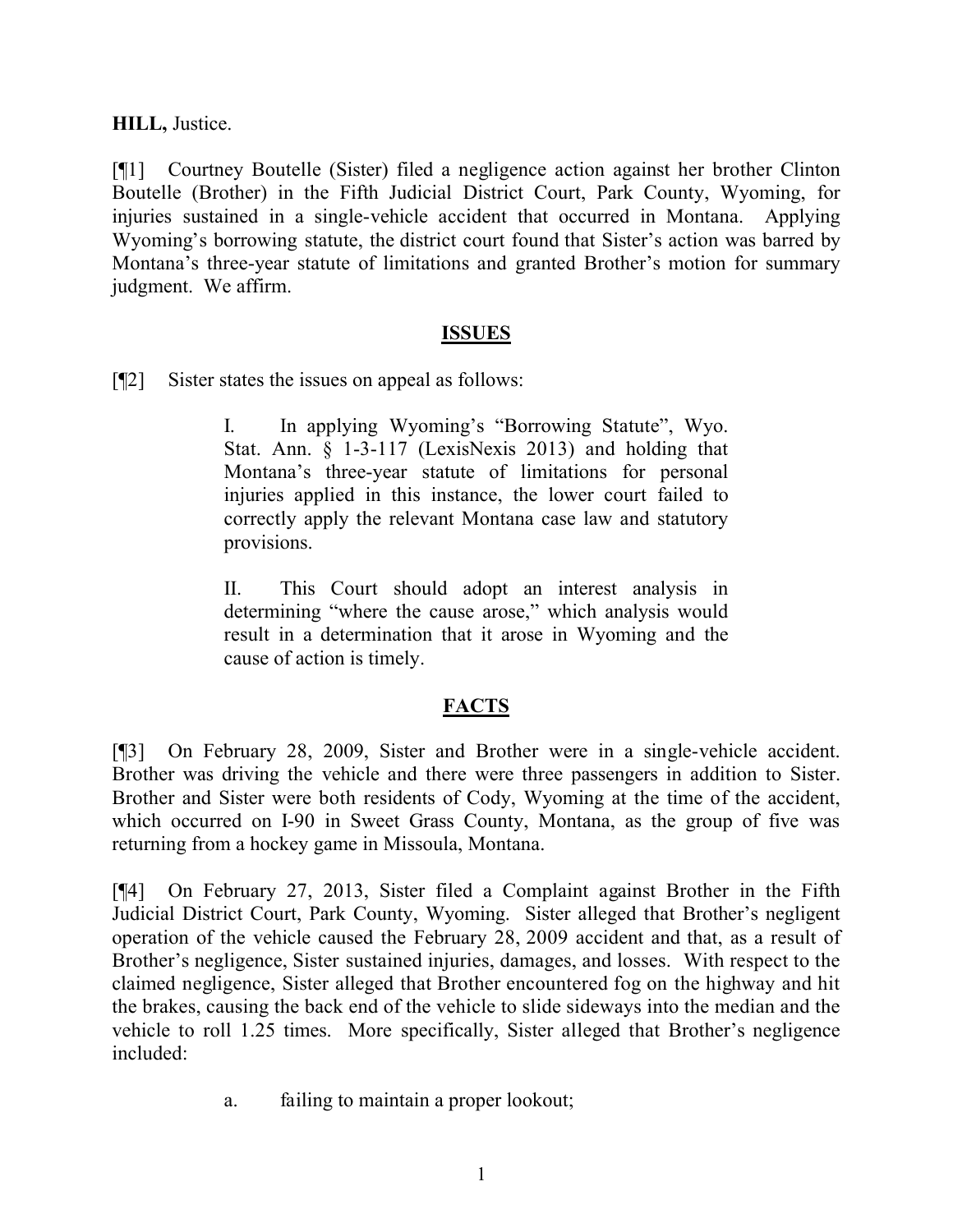- b. failing to maintain control of the vehicle he was driving;
- c. driving too fast for conditions;
- d. driving at an excessive speed for the circumstances;
- e. driving carelessly;
- f. driving in a manner that was not reasonable under the circumstances;
- g. violating the traffic laws of the state of Montana.

[¶5] On September 9, 2013, Brother moved for summary judgment, contending that Sister's negligence action was barred by the statute of limitations. Specifically, Brother asserted that because the accident occurred in Montana, Wyoming's borrowing statute required application of Montana's three-year statute of limitations, rather than Wyoming's four-year statute, and Sister's action was therefore barred. On January 15, 2014, the district court issued a decision letter granting Brother's summary judgment motion. The court concluded that the damage and all of the elements necessary for Sister's cause of action occurred in Montana and therefore the cause of action arose in Montana and Montana's statute of limitations applied. On February 6, 2014, the court issued its Order Granting Defendant's Motion for Summary Judgment, and on February 11, 2014, Sister filed her Notice of Appeal.

# **STANDARD OF REVIEW**

[¶6] We review an order granting summary judgment using the following standard of review:

> We review a summary judgment in the same light as the district court, using the same materials and following the same standards. [*Snyder v. Lovercheck*, 992 P.2d 1079, 1083 (Wyo. 1999) ]; *40 North Corp. v. Morrell*, 964 P.2d 423, 426 (Wyo. 1998). We examine the record from the vantage point most favorable to the party opposing the motion, and we give that party the benefit of all favorable inferences that may fairly be drawn from the record. *Id*. A material fact is one which, if proved, would have the effect of establishing or refuting an essential element of the cause of action or defense asserted by the parties. *Id*. If the moving party presents supporting summary judgment materials demonstrating no genuine issue of material fact exists, the burden is shifted to the non-moving party to present appropriate supporting materials posing a genuine issue of a material fact for trial. *Roberts v. Klinkosh*, 986 P.2d 153, 155 (Wyo. 1999); *Downen v. Sinclair Oil Corp.*, 887 P.2d 515, 519 (Wyo. 1994). We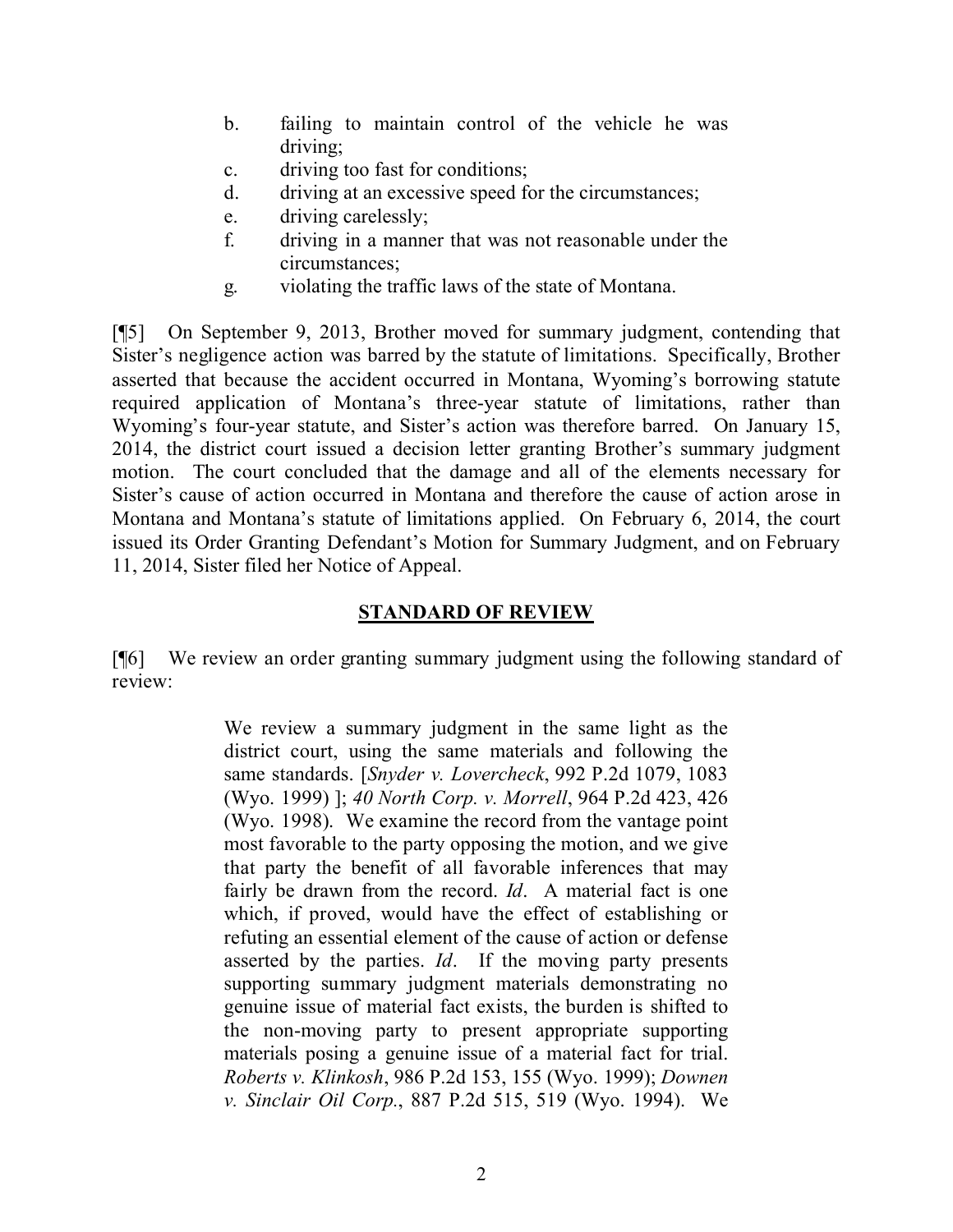review a grant of summary judgment deciding a question of law de novo and afford no deference to the district court's ruling. *Roberts v. Klinkosh*, 986 P.2d at 156; *Blagrove v. JB Mechanical, Inc.*, 934 P.2d 1273, 1275 (Wyo. 1997).

*Inman v. Boykin*, 2014 WY 94, ¶ 20, 330 P.3d 275, 281 (Wyo. 2014) (quoting *Moats v. Prof'l Assistance, LLC*, 2014 WY 6, ¶ 17, 319 P.3d 892, 896 (Wyo. 2014)).

[¶7] "Whether an action is barred by the statute of limitations is a question of law that this Court reviews de novo." *Inman*, ¶ 21, 330 P.3d at 281 (citing *Hoke v. Motel 6 Jackson*, 2006 WY 38, ¶ 6, 131 P.3d 369, 373 (Wyo. 2006)).

### **DISCUSSION**

[¶8] Wyoming has a four-year statute of limitations for personal injury actions. Wyo. Stat. Ann. § 1-3-105(a)(iv)(C) (LexisNexis 2013). Montana has a three-year statute of limitations for personal injury actions. Mont. Code Ann. § 27-2-204 (2014). The question presented by this appeal is whether Wyoming's borrowing statute makes Montana's shorter statute of limitations applicable to Sister's action, or whether Wyoming's longer statute of limitations applies. We conclude that the district court correctly ruled that pursuant to Wyoming's borrowing statute, Montana's three-year statute of limitations was the applicable statute.

[¶9] Wyoming's borrowing statute provides that "[i]f by the laws of the state or country where the cause of action arose the action is barred, it is also barred in this state." Wyo. Stat. Ann. § 1-3-117 (LexisNexis 2013). The borrowing statute was a legislative effort to eliminate the confusion created by choice of law determinations that depended on whether a limitation period was classified as substantive or procedural:

> At common law, the limitation period of the forum jurisdiction, the lex fori, generally controlled the time within which causes of action had to be pursued, regardless of the fact that the cause itself in all its elements may have accrued outside the forum jurisdiction. Only when the limitation of action statute of the foreign jurisdiction in which the cause arose could be deemed substantive law rather than procedural would the foreign statute be applied by the forum court. *Parish v. B. F. Goodrich Co.*, 1975, 395 Mich. 271, 235 N.W.2d 570; Ehrenzweig, Conflict of Laws § 161 (1962); Vernon, Statutes of Limitation in the Conflict of Laws; Borrowing Statutes, 32 Rocky Mtn.L.Rev. 287 (1960). In order to avoid the confusion and problems associated with attempting to determine when a foreign limitation of action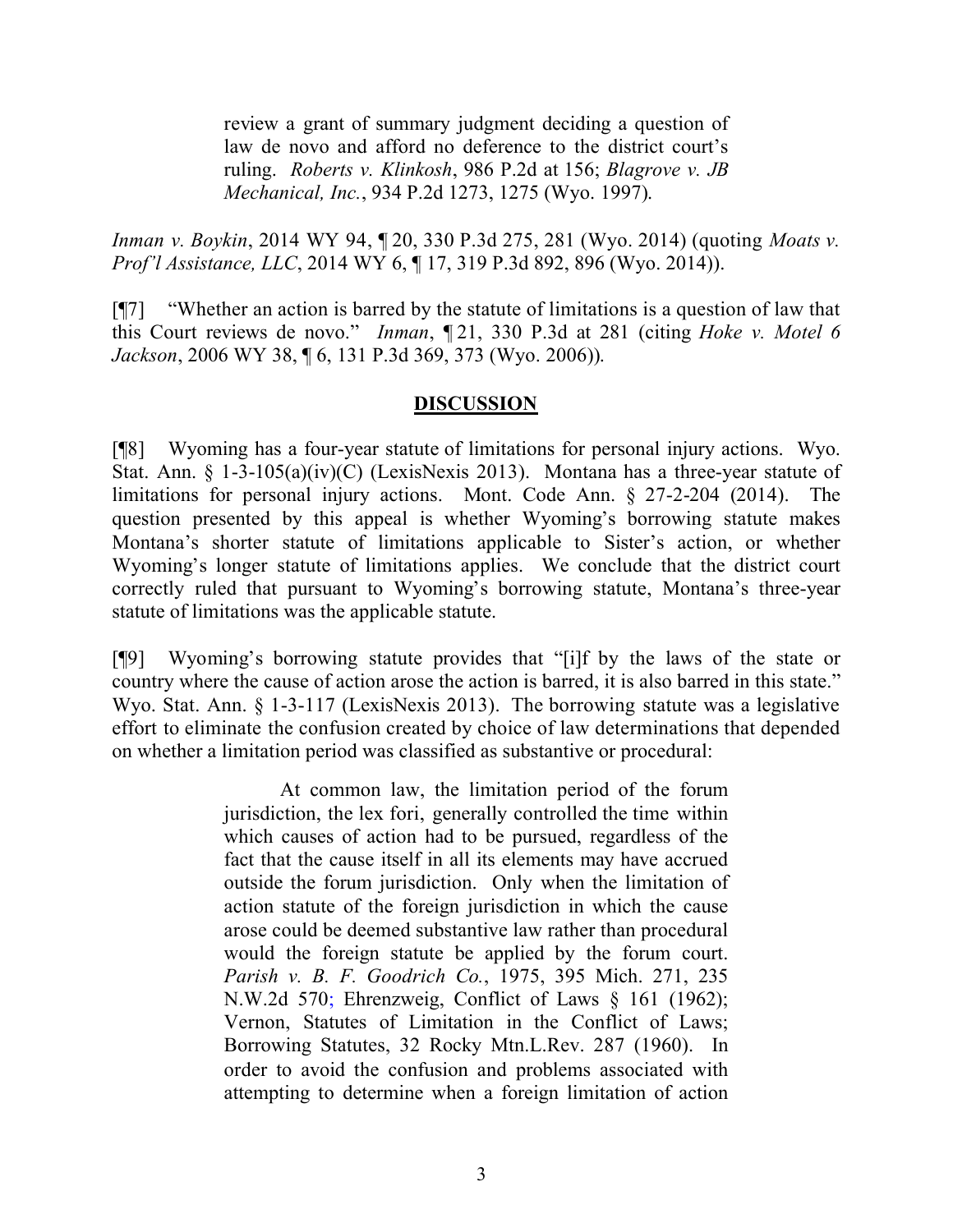statute was substantive or procedural, a majority of states, including Wyoming, enacted what are referred to as "borrowing" statutes. Section 1-3-117, W.S.1977, which we find to be controlling in this regard, is simple and clear:

"If by the laws of the state or country where the cause of action arose the action is barred, it is also barred in this state."

*Duke v. Housen*, 589 P.2d 334, 341-42 (Wyo. 1979) (footnote omitted).

[¶10] The "bottom line purpose" of Wyoming's borrowing statute is to bar a suit "if the right to sue had already expired in another jurisdiction where the crucial combination of circumstances giving the right to sue had taken place, the existence of which affords a party a right to judicial interference in his behalf." *Duke*, 589 P.2d at 342-43 (citing *Cope v. Anderson*, 331 U.S. 461, 67 S.Ct. 1340, 1343, 91 L.Ed. 1602 (1947)). We have explained:

> The limitation of action statute of the foreign jurisdiction in which the cause in question arose is applied by the forum court irregardless (sic) of whether or not the foreign limitation could be characterized as substantive or procedural. Thus, in almost all instances, if a plaintiff's cause of action is time-barred in the jurisdiction in which the cause of action arose, it would be barred by the passage of time in the forum court as well. Such a rule not only clears up any substantive procedural conflict problem, but eliminates as well the possibility of the plaintiff shopping for a favorable forum in which to revive a dead claim.

*Duke*, 589 P.2d at 344.

[¶11] The district court concluded that because the vehicle accident and Sister's injuries occurred in Montana, her cause of action arose in Montana. The court thus ruled that, in accordance with Wyoming's borrowing statute, Montana's three-year statute of limitations applied and barred Sister's cause of action. Sister does not dispute that if Montana's three-year statute of limitations applies, then her action was not timely filed. Sister instead contends that Montana's three-year statute of limitations should not apply, offering two arguments to support her position. First, Sister contends that when a Wyoming court applies Montana's statute of limitations, it must also apply Montana's choice of law statutes, and those choice of law statutes in turn dictate that it is Wyoming's statute of limitations, not Montana's, that must be applied. Alternatively, Sister urges this Court to revise its test for determining where a cause of action arises for purposes of the borrowing statute, and based on that revised analysis, hold that Sister's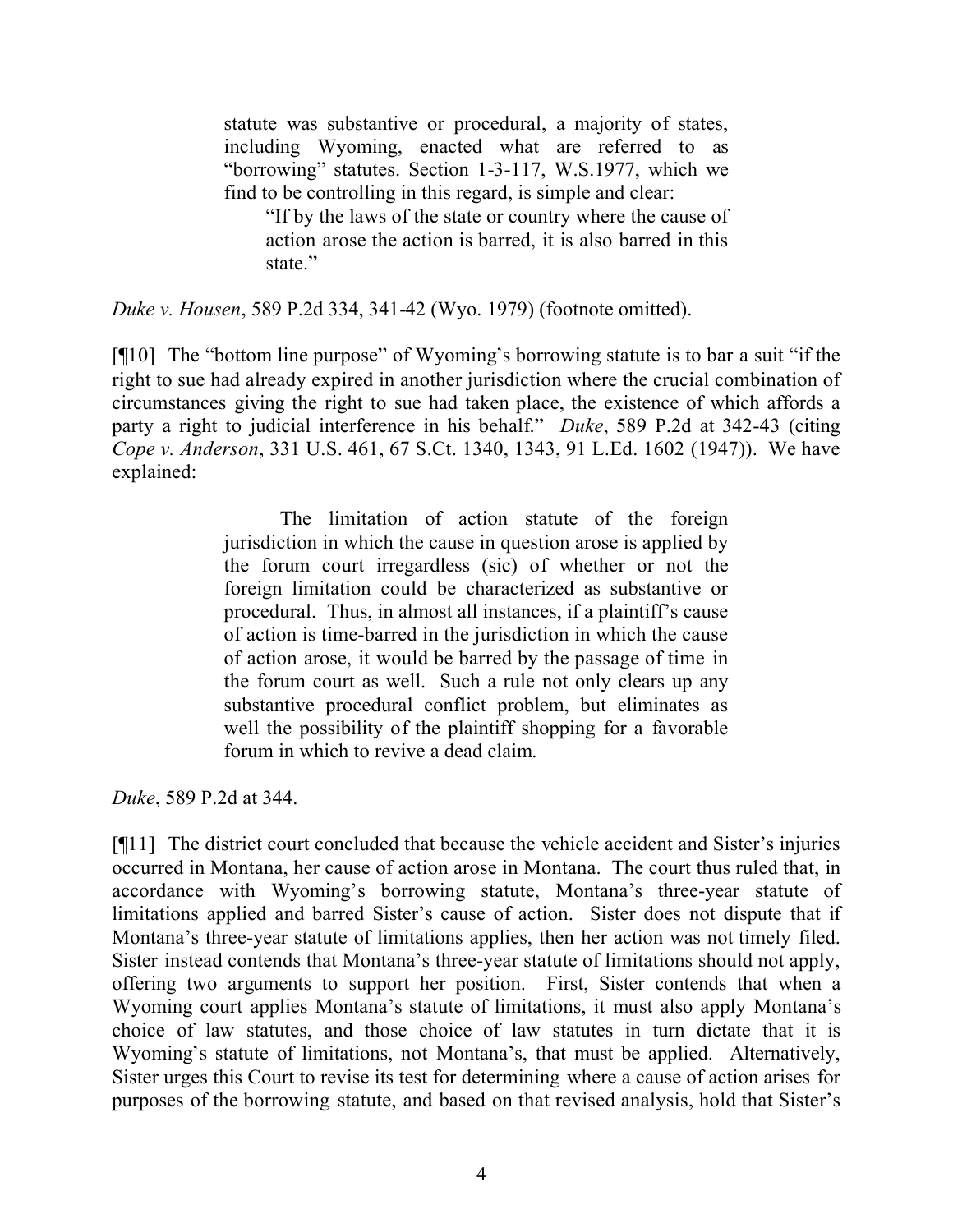cause of action arose in Wyoming, making the borrowing statute and Montana's threeyear statute of limitations inapplicable. We will address each of these arguments in turn.

# **A. Application of Montana's Choice of Law Statutes**

[¶12] Wyoming's borrowing statute operates by "fixing the statute of limitations of this state to be the same as that of the jurisdiction in which the cause of action arose." *Duke*, 589 P.2d at 342; *see also BHP Petroleum (Americas)*, *Inc. v. Texaco Exploration and Prod.*, *Inc.*, 1 P.3d 1253, 1256 (Wyo. 2000) (under Wyoming's borrowing statute, resolution of statute of limitations question controlled by determination of where cause of action arose). In determining where the cause of action arose, we look to the substantive law where the wrong occurred:

> It is thoroughly established as a general rule that the lex loci delicti, or the law of the place where the tort or wrong has been committed, is the law that governs and is to be applied with respect to the substantive phases of torts or the actions therefor, and determines the question of whether or not an act or omission gives rise to a right of action or civil liability for tort.

*Jack v. Enterprise Rent-A-Car Co. of Los Angeles*, 899 P.2d 891, 894 (Wyo. 1995) (quoting *Ball v. Ball*, 269 P.2d 302, 304 (Wyo. 1954)); *see also Duke*, 589 P.2d at 342; *Tolman v. Stryker Corp.*, 926 F.Supp.2d 1255, 1258 (D. Wyo. 2013).

[¶13] Because the vehicle accident occurred in Montana, we look to Montana law to determine when and where the cause of action arose. Under Montana law, "a cause of action grounded in negligence accrues when the negligent act or omission occurs." *Bekkedahl v. McKittrick*, 2002 MT 250, ¶ 20, 58 P. 3d 175, 179 (Mont. 2002). Here, the alleged negligent act was Brother's operation of the vehicle resulting in the accident, all of which occurred in Montana. Thus, the cause of action arose in Montana. *See also Beedie v. Shelley*, 610 P.2d 713, 716 (Mont. 1980) (holding that statute of limitations for negligence cause of action began running on date of vehicle accident).

[¶14] Sister acknowledges for purposes of her first argument that under Montana law the cause of action did indeed arise in Montana. Sister contends, however, that this does not resolve the matter because a further step must be taken when a foreign jurisdiction's statute of limitations is applied under Wyoming's borrowing statute. Sister argues that when a Wyoming court applies a foreign jurisdiction's statute of limitations pursuant to Wyoming's borrowing statute, that Wyoming court must also consider and apply the foreign jurisdiction's applicable choice of law statutes or case law. Sister asserts that when that step is taken and Montana's choice of law statutes are consulted, the result is a referral under Montana law back to Wyoming's statute of limitations. Specifically, Sister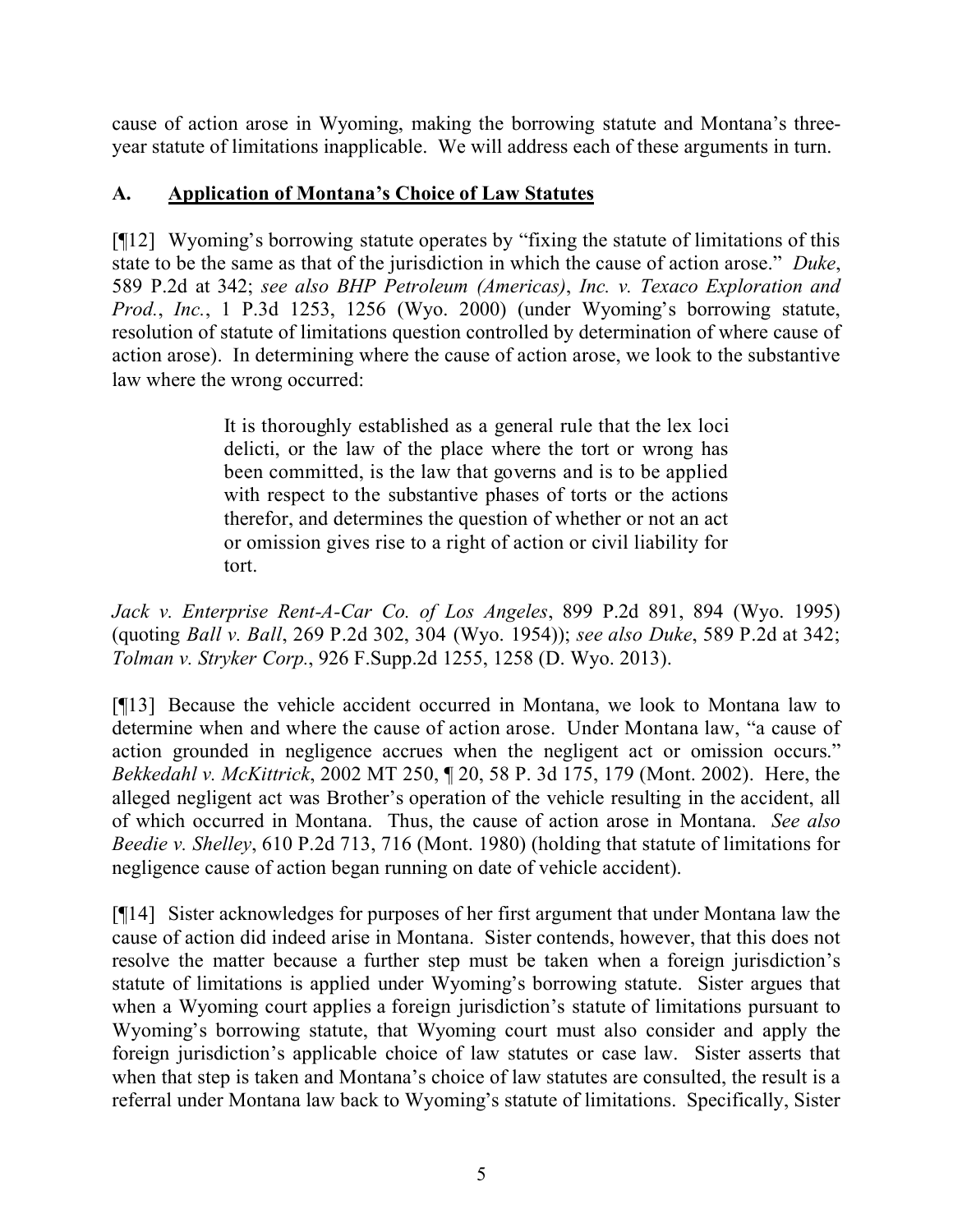argues that under these circumstances, where two Wyoming residents are involved in a vehicle accident in Montana and an action is thereafter filed in Wyoming, Montana's applicable choice of law statutes direct that Wyoming's statute of limitations be applied.

[¶15] It is true that when a foreign jurisdiction's statute of limitations is applied pursuant to Wyoming's borrowing statute, that statute must be applied with its surrounding framework of statutes and case law:

> But when such [limitational] statute is so borrowed, it is not wrenched bodily out of its own setting, but taken along with it are the court decisions of its own state which interpret and apply it, and the companion statutes which limit and restrict its operation. This we think is the general law. (Bracketed material added, footnote omitted.)

Thus, in applying a "borrowed" statute, we must consider not only the borrowed limitation of action statute itself, but also any applicable tolling or other statutes as well as pertinent court cases. In effect, plaintiff's cause must be viewed as if filed in the state where under the laws of that state a cause of action accrued.

*Duke*, 589 P.2d at 345 (quoting *Devine v. Rook*, 314 S.W.2d 932, 935 (Mo. App. 1958)) (footnote omitted).

[¶16] We do not agree, however, that this reference to the statute of limitations and its surrounding framework requires that we apply the foreign jurisdiction's choice of law statutes or case law. Instead, we will adhere to the majority rule, which is captured as follows:

> The general view is that where a question comes before a court which, according to the law of the forum as to conflict of laws, is to be determined by the law of another jurisdiction, *the question is determined by the law of such other jurisdiction applicable to the precise question; the law of such other jurisdiction as to conflict of laws is not taken into consideration*.

> The "renvoi doctrine" provides that when the forum court's choice-of-law-rules would apply the substantive law of a foreign jurisdiction to the case before the forum court, the forum court may apply the whole body of the foreign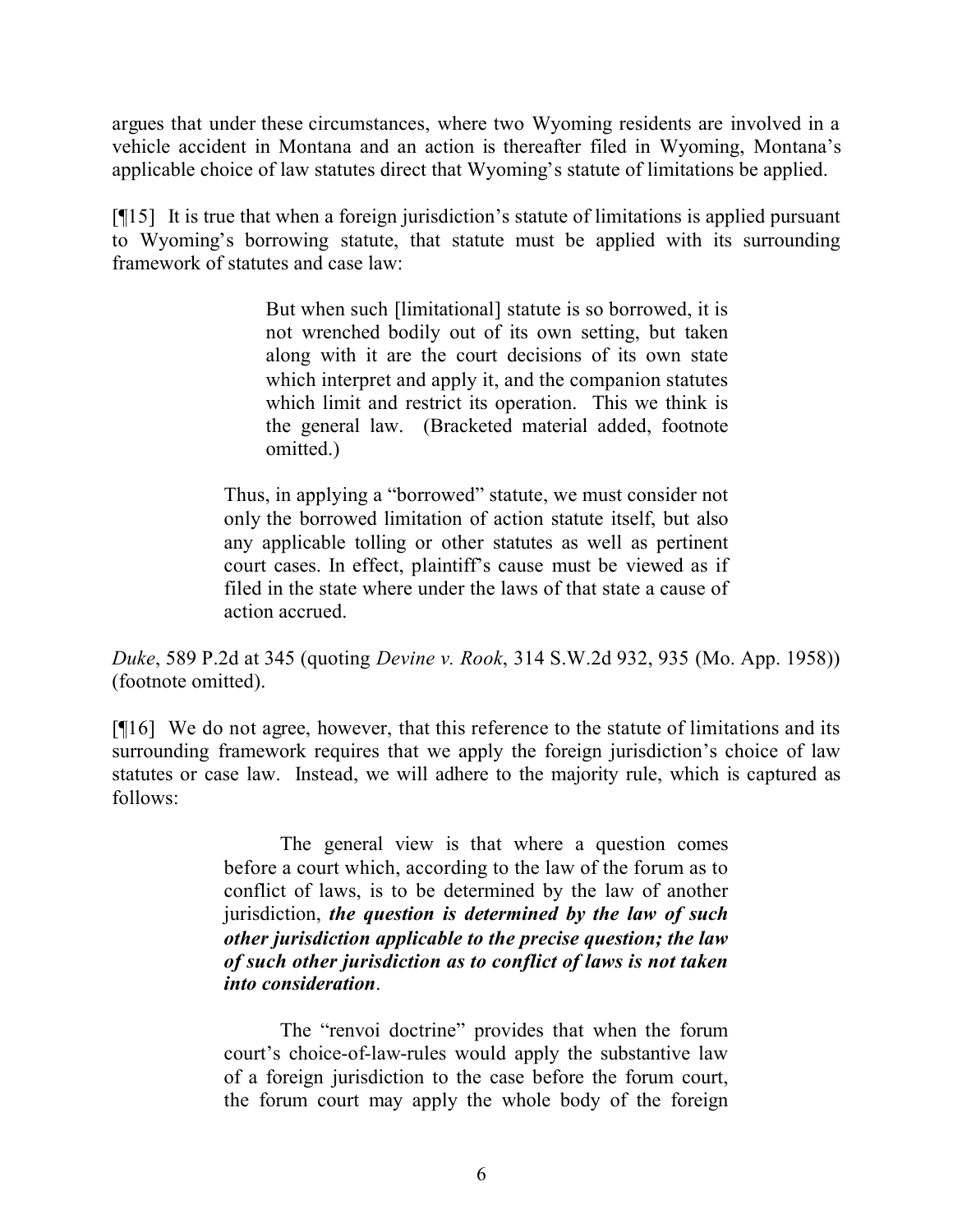jurisdiction's substantive law including the foreign jurisdiction's choice-of-law rules. The doctrine of renvoi has been repudiated by many American authorities on the basis that it is likely to result in the court's pursuing a course equivalent to a never-ending circle. Additionally, it has even been referred to as "the dreaded renvoi doctrine." It has been claimed, however, that the precise limits of the applicability of the renvoi principle are as yet undefined and that, at least under some circumstances, the courts of the forum in referring to the law of another state or country should look at the "whole law" of such other state or country, including its conflict of laws rules.

16 Am. Jur. 2d *Conflict of Laws* § 6 (2014) (emphasis added and footnotes omitted); *see also* James P. George, Stephanie K. Marshall, Lisa A. Goodman, *Conflict of Laws*, 65 SMU L. Rev. 391, 422, n.106 (2012) ("Although commentators defend the limited use of renvoi, they acknowledge its general lack of acceptance in the United States except in limited circumstances, usually found in statutes directing the use of renvoi."); *Hobbs v. Firestone Tire & Rubber Co.*, 195 F.Supp. 56, 63 (N.D. Ind. 1961) (Kentucky auto accident case in which court rejected renvoi doctrine when applying Indiana's borrowing statute and observed that renvoi "is not a part of the law of the United States").

[¶17] Wyoming's borrowing statute is itself a choice of law statute. As this Court explained in *Duke* in rejecting application of a conflicts analysis to the statute of limitations question in that case, "Any conflict has been erased by the legislature by enactment of the 'borrowing' statute fixing the statute of limitations of this state to be the same as that of the jurisdiction in which the cause of action arose." *Duke*, 589 P.2d at 342. Were we to apply not only Montana's statute of limitations but also its choice of law principles, we would undermine the very choice of law made by Wyoming's legislature. Moreover, application of Montana's choice of law statutes would result in precisely the type of circular reasoning that has led to a majority rejection of the renvoi doctrine. If we were to apply Montana's choice of law statutes, those statutes would refer us back to Wyoming's law governing the statute of limitations, which presumably would include Wyoming's borrowing statute, which would refer us again to Montana law, and so on in a continuous looping fashion. For these reasons, we hold that when applying a foreign jurisdiction's statute of limitations pursuant to Wyoming's borrowing statute, a Wyoming court should not also consider or apply that foreign jurisdiction's choice of law statutes or case law.

## **B. Application of Interest Analysis to Determine Where Action Arose**

[¶18] Sister has made two arguments on appeal. In Sister's first argument, which we addressed above, Sister accepted the premise that her cause of action arose in Montana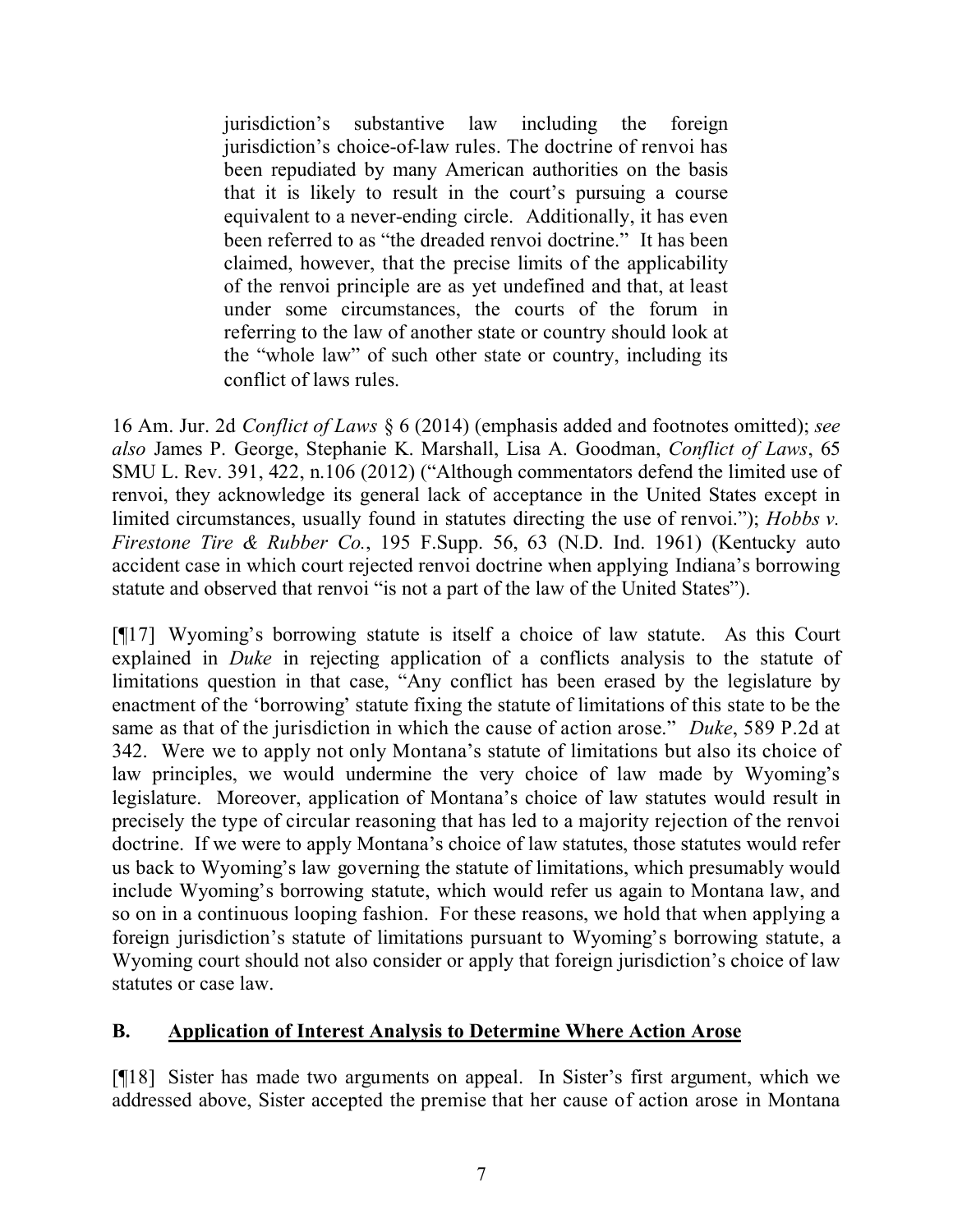and that Wyoming's borrowing statute required application of Montana's statute of limitations. In other words, Sister worked from the premise that Montana's statute of limitations applies, but in applying the Montana limitations statute, she contended that Montana's choice of law statutes were also implicated and mandated a loop back to make the Wyoming statute of limitations controlling. Perhaps anticipating this Court's rejection of that argument, as we did above, Sister offers a second argument, which she presents in the alternative.

[¶19] In Sister's second argument, Sister changes course and contends that Wyoming's borrowing statute should not apply at all because her cause of action arose in Wyoming, not in Montana. To reach this end, Sister asks this Court to abandon its established test for determining where a cause of action arose and instead adopt an interest analysis to make that determination. Specifically, Sister invites this Court to adopt the interest analysis defined by the *Restatement (Second) of Conflicts of Laws*, which Sister argues would require that the determination of where a cause of action arose be based on which state has the more significant interest in applying its statute of limitations. We conclude that Sister's proffered interest analysis is essentially a misplaced conflict of laws analysis, and we therefore decline her invitation.

[¶20] This Court has described the Second Restatement approach to a conflicts question as follows:

> The Second Restatement method is constructed around the principle that the state with the most significant contacts to an issue provides the law governing that issue. *See* [*Ingersoll v. Klein*,] 46 Ill.2d 42, 262 N.E.2d [593] at 594-95 [Ill.1970]. A court therefore conducts a separate choice-oflaw analysis for each issue in a case, attempting to determine which state has the most significant contacts with that issue. *International Adm'rs, Inc. v. Life Ins. Co. of North America*, 753 F.2d 1373, 1376 n. 4 (7th Cir.1985). The Second Restatement enumerates specific factors that identify the state with the most significant contacts to an issue, and the relevant factors differ according to the area of substantive law governing the issue and according to the nature of the issue itself. *See, e.g.*, Restatement (Second) at §§ 6, 145, 188. To properly apply the Second Restatement method, a court must begin its choice-of-law analysis with a characterization of the issue at hand in terms of substantive law. *Id*. at § 7. By prescribing this analytical approach, the Second Restatement follows the principle of *depecage*, which has been long applied in connection with various methods for choice of law.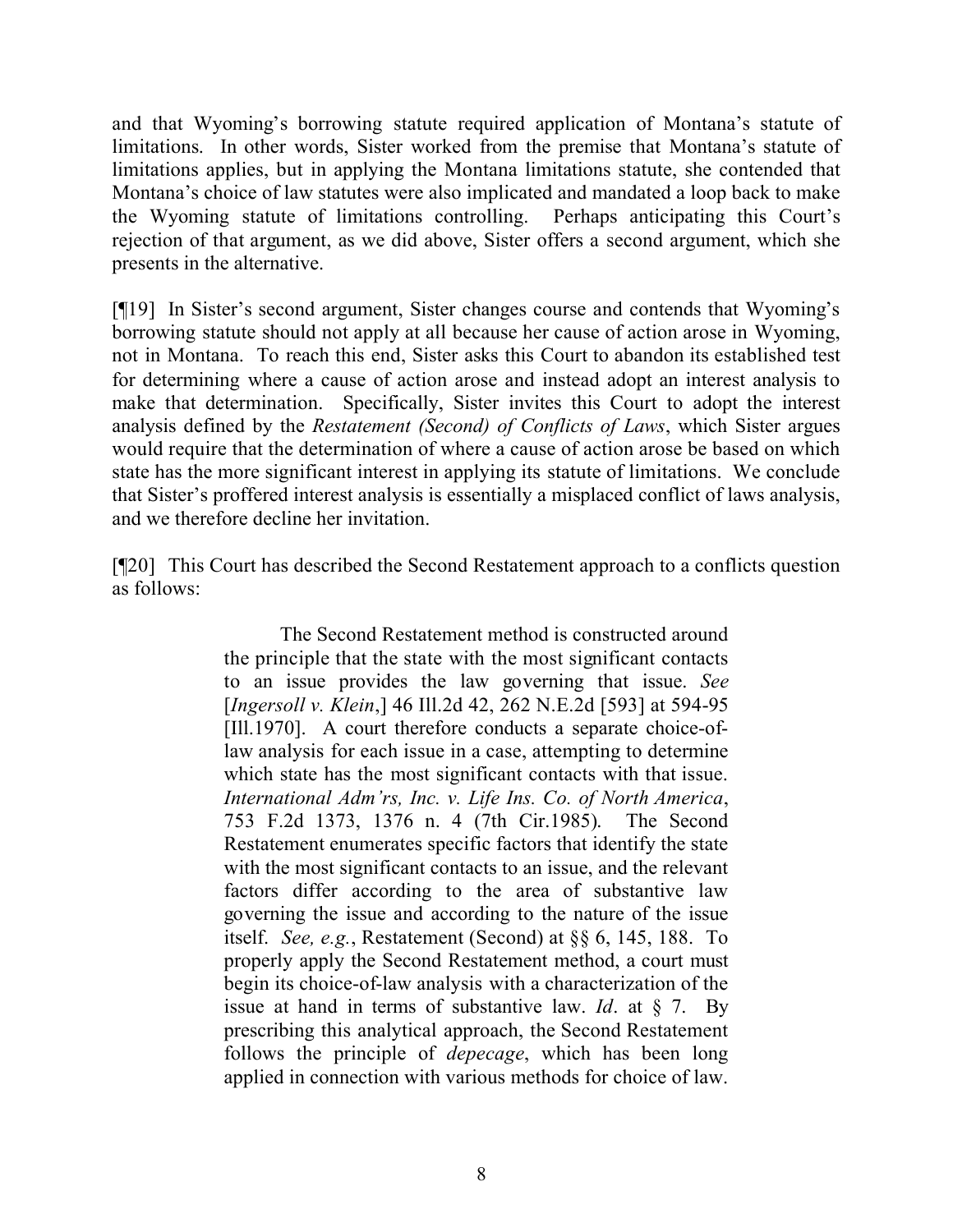*See* Willis L.M. Reese, *Depecage: A Common Phenomenon in Choice of Law*, 73 Colum. L.Rev. 58 (1973).

*Act I, LLC v. Davis*, 2002 WY 183, ¶ 10, 60 P.3d 145, 149 (Wyo. 2002) (quoting *Ruiz v. Blentech Corporation*, 89 F.3d 320, 323-24 (7th Cir. 1996)).

[¶21] We also observed in that same case, however, that before this Court or any court may engage in a conflict of laws analysis of an issue, there must first be a conflict to address.

> When parties dispute the applicable law, there must be an actual conflict between the laws or interests of Wyoming and the laws or interests of another state. In the absence of a conflict, there is no need for the court to engage in a conflict of laws analysis.

*Act I*, ¶ 10, 60 P.3d at 149.

[¶22] Certainly there is a conflict between Wyoming's four-year statute of limitations and Montana's three-year statute of limitations. Sister's argument in favor of adopting the Second Restatement analysis is not, however, directed at that conflict, because, of course, Wyoming's borrowing statute has resolved the conflict by choosing the statute of limitations of the state where the cause of action arose. Sister's argument instead proposes using a Second Restatement interest analysis to address the discrete issue of where the cause of action arose. In so advocating, Sister is doing precisely what this Court cautioned against in *Act I*—arguing for a conflicts analysis where no conflict exists.

[¶23] In asking this Court to engage in a Second Restatement analysis of Wyoming's and Montana's competing interests in determining where the cause of action arose for purposes of applying Wyoming's borrowing statute, Sister presumes that a conflict exists between the laws of Wyoming and Montana on this question. In fact, no such conflict exists. As discussed above, under Montana law, a cause of action for negligence arises when and where that negligence takes place. The law is virtually the same in Wyoming. Under Wyoming law, a "cause of action accrues when the forces wrongfully put in motion by the defendant produce injury." *Cross v. Berg Lumber Co.*, 7 P.3d 922, 930 (Wyo. 2000) (citing *Duke*, 589 P.2d at 343)).

[¶24] The negligent operation of the vehicle alleged by Sister occurred in its entirety in Montana; the accident occurred in Montana; and Sister's injuries occurred in Montana. Under either Wyoming or Montana law, Sister's cause of action arose in Montana. We thus have no conflict of laws on the question of where Sister's cause of action arose and no need to resort to the Second Restatement interest analysis to resolve a conflict on that